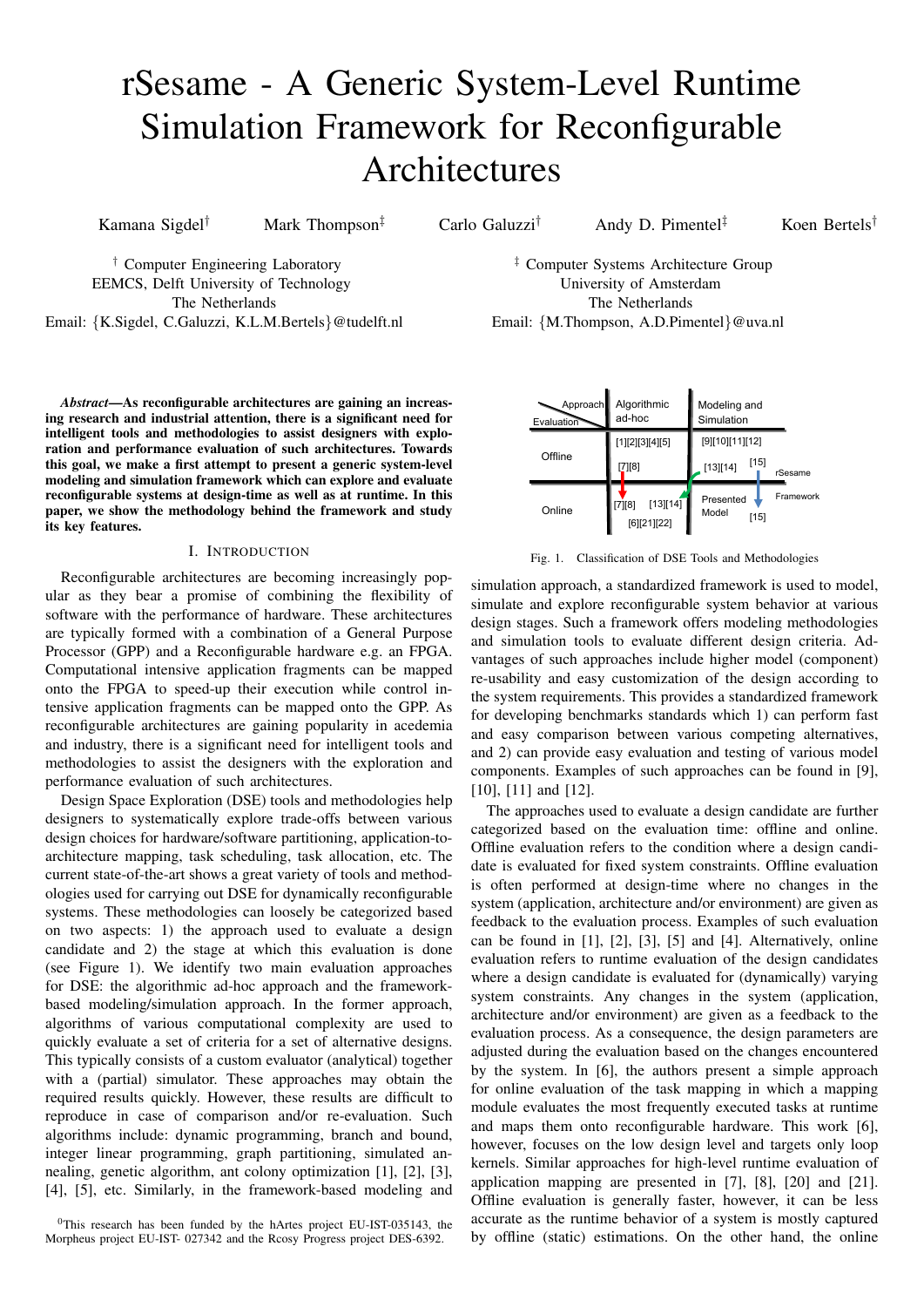evaluation of the design candidates can be more accurate but it is typically harder due to the enormous size of the search space generated by the runtime system parameters.

This classification shows that the trend of most current DSE research efforts focuses either on the top two quadrants or the left two quadrants in Figure 1. Even though there is no absolute separation between these quadrants and some efforts overlap each other (the arrows in the classification Figure 1). For example, the approaches in [13] and [14] combine a design time exploration together with runtime management to trade-off faster exploration with accuracy. There is still a huge gap for tools and methodologies that fit the bottom-right quadrant in the classification diagram. To the best of our knowledge, there is no existing standardized modeling and simulation infrastructure for DSE which allows designers to model and evaluate reconfigurable systems' behavior at runtime. As a consequence, various research groups rely on their custom-built proprietary models/simulators for evaluating architectures and algorithms. This results in the following problems: a) the evaluation procedure is immensely complex and b) the comparison between different evaluations is extremely hard. To address these problems, it is crucial to have a standard modeling and simulation infrastructure to evaluate reconfigurable systems, which can be re-used between different research groups. Such an infrastructure could provide a standard platform allowing easy comparison between various evaluations and hence it can also be used as a reference tool for future research. We believe, providing such a standardized framework will provide an excellent vehicle for research by adding a tremendous breakthrough in this particular research domain. At the same time, it could also provide invaluable insight to future generations of (partially) dynamically reconfigurable systems from the academic research perspective. A parallel example can be found in the field of micro-architecture with the revolution brought by the Simplescalar [19] infrastructure in the academics as well as the industrial research practice.

Towards this goal, we make a first attempt towards this goal and presented a generic modeling and simulation infrastructure which can explore and evaluate reconfigurable systems at both design-time and runtime [15]. In [16], we presented a model for system-level DSE, which can perform rapid exploration of different reconfigurable design alternatives at design time. Following up this approach, in [15], we introduced a modeling and simulation technique for two level mapping exploration of reconfigurable systems, which can explore a system at design time as well as at run time. In this paper, we extend and generalize the technique from [15] to form a generic modeling and simulation framework. Furthermore, we demonstrate the methodology behind the framework by instantiating an example model for a generic reconfigurable architecture . We also describe the behavior of the model and study its key features. The main contributions of this paper are as follows:

- Extension of the modeling and simulation framework presented in [15] with detailed elaboration of the runtime mapping manager in order to make mapping decisions of reconfigurable systems at runtime;
- Instantiation of an example model instantiated from the framework for a generic reconfigurable architecture and the study of its key features.

## II. MODELING RUNTIME MAPPING BEHAVIOR

The modeling of a system that allows runtime mapping of tasks to processing resources can be divided in two parts: the *spatial* and the *temporal* mapping behavior. *Spatial* mapping is the process of identifying which part of the application can be



Fig. 2. The runtime mapping manager incorporated within rSesame framework. implemented on the reconfigurable hardware (HW tasks) and which part should be executed as software (SW tasks). Not all HW tasks may fit on the reconfigurable device at the same time. Therefore, a logical *configuration* has to be defined for a set of HW tasks for which the functional logic has been loaded on the reconfigurable device at a given moment. *Temporal* mapping is the process of determining a sequence of these configurations at runtime, such that all HW tasks can run efficiently. In summary, spatial mapping determines *where* to map a task and temporal mapping determines *when* to map a task.

With the rSesame framework, a task can be modeled either as a HW task or as a SW task. A task tagged as HW is always mapped onto the hardware component of the architecture and a task tagged as SW is always mapped onto its software counterpart. Task assignment for the SW and HW categories is done at design time. At runtime, these tasks are mapped onto their corresponding resources based on time, architectural resources and conditions of the system. If more than one task is mapped onto the RP and if all of them do not fit on the RP at once, they are divided into logical configurations and mapped sequentially. In this way the temporal mapping is addressed at runtime with the rSesame framework.

In order to model the spatial mapping behavior at runtime, the framework supports a third task type: *pageable*. Unlike HW and SW tasks, a task tagged as pageable does not have a fixed spatial mapping. Basically, a pageable task can be both a HW task and/or a SW task and it can be mapped onto any of the resources. For pageable tasks, the spatial mapping decision is made at runtime. These tasks are mapped either as HW or SW depending on the runtime conditions of the system (e.g. resource availability).

For HW and SW tasks, only the decision of *when* to map is made at runtime and for the pageable tasks the decisions of *when* and *where* to map are made at runtime. In other words: without pageable tasks, only the temporal mapping behavior takes place at runtime, whereas with pageable tasks, both temporal and spatial mapping take place at runtime. Designers can play with these task sets depending on the system requirements and their evaluation purpose (online and offline).

#### III. RUNTIME MAPPING MANAGER

In any kind of reconfigurable system, in order to perform mapping of application tasks onto architectural components at runtime, there is a need for a runtime decision making entity. Within our framework we defined the *Runtime Mapping Manager* (RMM) component to make *intelligent* mapping decisions based on the dynamic system conditions and according to a specified policy. Most importantly, it has to identify whether the current mapping is sufficient to satisfy the given system constraints or not. If not, then it should also be able to identify for which tasks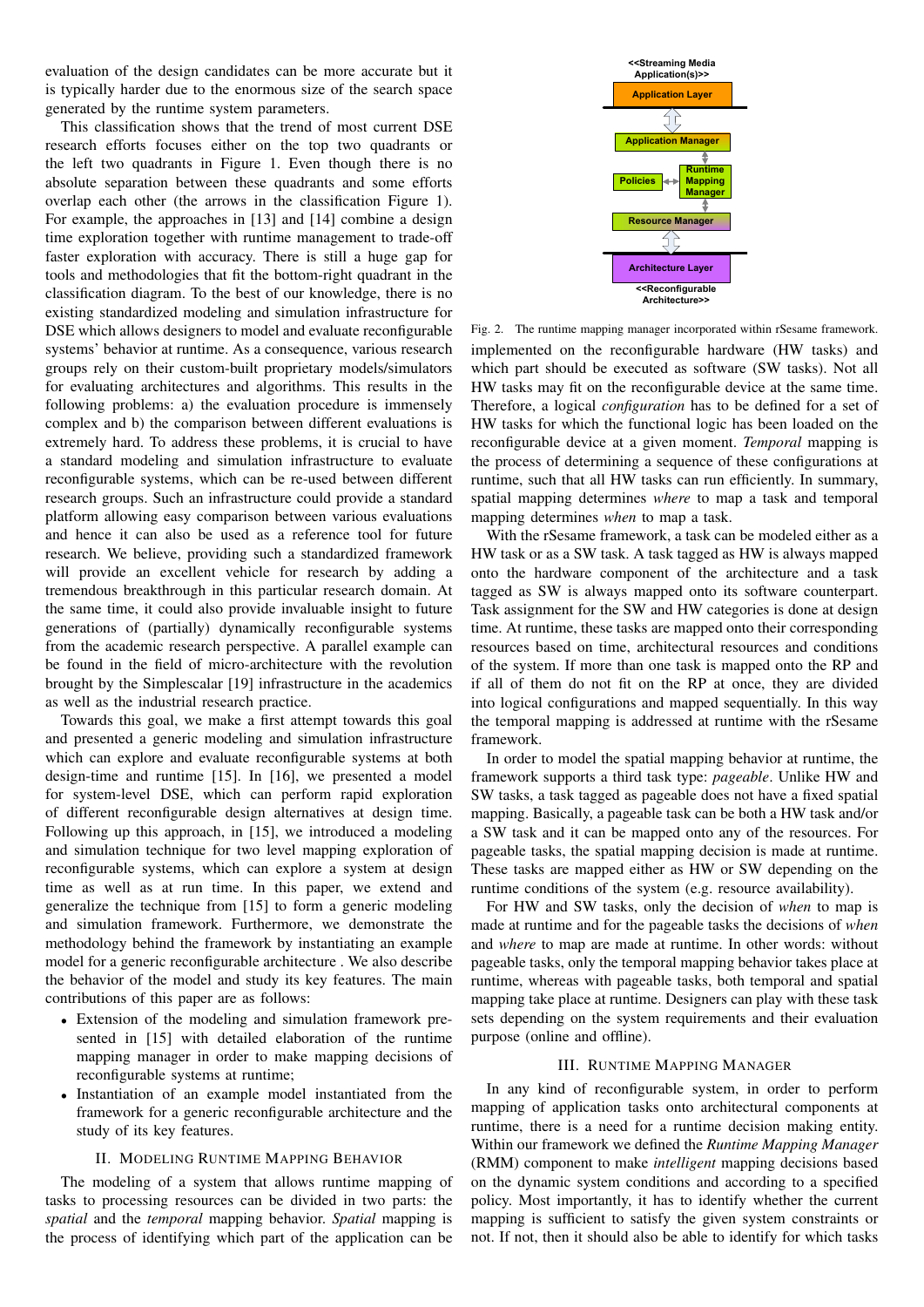to change the mapping. Note that such a mapping change may in turn affect the spatial and temporal mapping of the entire application. Therefore, it is crucial for the RMM to understand both the application requirements and the architecture behavior. Figure 2 provides an abstract outline of the structure of an rSesame system model and shows the location and interaction of the RMM. This structure is the basis for our proposed framework, which we believe to be generic enough to match many other industrial and academic platforms with runtime mapping management, thereby enabling wide range deployment of our framework. Consider for example the case that the runtime manager is placed between the application and the architecture (see again Figure 2). In the actual system implementation the RMM entity may be part of the application, middleware, operating system or even implemented as a hardware component, without loss of generality of the model created within the rSesame framework. In the following part, we present a general description of a each component involved in the runtime mapping management and their respective roles and responsibilities:

- Application Manager : interacts with the application layer and monitors any changes in the application user requirement, arrival of sporadic tasks, priority of tasks, real time constraints, etc. It deals with these task requirements and administers QoS management e.g. in case to ensure the execution at a particular frame rate to maintain required image quality. The application manager is a platform independent component and is only responsible for dealing with applications. In case of any changes in the application, it notifies the RMM for optimizing the mapping decision.
- Resource Manager: is a platform dependent component and gathers information about the architecture platform. It administers the architecture behavior and provides various architectural information to the mapping manager such as free resources, timing information, etc. In case of any changes in the architecture (e.g. component failure, power safe mode), it reflects these changes to the RMM for optimizing the mapping decision.
- Runtime Mapping Manager: is responsible for making actual mapping decisions. Based on application information from the application manager and architecture information from the resource manager, the mapping manager finds the "best" mapping at runtime. The mapping manager can be designed to learn from its historical data, predict future requirements and can even employ several mapping policies to optimize the mapping. These mapping policies are implemented as a modular component, and as a result, a variety of policies can be easily plugged in and out of the system.

#### IV. RSESAME FRAMEWORK

rSesame is a generic framework in the sense that it is not restricted to modeling one type or class of reconfigurable systems. Instead it can be deployed to model and evaluate any kind of reconfigurable architecture running a wide set of streaming applications from the multimedia domain. Using rSesame, a designer can instantiate a model for their architecture and any additional architectural specifics can be augmented in the model as required. Figure 3 presents a scenario where several models are instantiated from the rSesame framework for different types of reconfigurable architectures running different sets of applications. In Section V an example (shown in Figure 4) will be given of one such instance for a specific architecture running a particular application.

The rSesame framework employs the Sesame [17] framework as a modeling and simulation platform for system level DSE.



Fig. 3. Instantiation of the rSesame framework for various architectures

Sesame adheres to a transparent simulation methodology where the concerns of application and architecture modeling are separated via a mapping layer, and as a result, applications and architectures can be independently modeled. For the application modeling, we use Kahn Process Networks (KPNs) [18] at the granularity of coarse-grain tasks. A KPN consists of concurrent processes with explicit communication over FIFO channels. KPNs are deterministic and can capture the parallel and dynamic nature of streaming applications in the multimedia domain, which is our target domain. These processes contain functional application code together with annotations that generate events (Read, Write and Execute) describing the actions of the process. These events are collected as traces and are forwarded onto architecture layer using an intermediate mapping layer.

The mapping layer consists of Virtual Processors (VPs) that schedule the event traces from the application processes onto the architectural components. These VPs can be considered as a distributed form of the application manager as they bring information about the application to the RMM. The RMM is modeled as a separate mapping layer component (Figure 4). Before forwarding events from the application to the architecture, a VP asks the RMM on which processor to execute the event. Based on the current system conditions and the policy implemented, the RMM returns a target processor identifier (either the CCU or the GPP) and the VP forwards events accordingly. In this way, the RMM can model spatial and temporal mapping decisions at runtime. To support its decision making process, the RMM may request additional information about the architecture from the Resource Manager (RM) or application information from the VPs. The RMM can employ an arbitrary set of userdefined policies for runtime mapping. These policies can be simply plugged in and out of the RMM, making the framework flexible to evaluate such policies. The RM can be modeled as an architectural specific component and can reside on the architecture layer. Based on the architecture modeled, the RM may have several specific functions defined and it may provide different architecture information.

The architecture layer in the framework models the architectural resources and constraints. These architectural components are constructed from generic building blocks provided by a library which contains components for processors, memories, on-chip networks components and so on. Thus, any kind of reconfigurable architecture can be constructed from these generic components. Besides the regular parameters such as computation and communication delays, other architectural parameters like reconfiguration delay and area for the reconfigurable architecture, can be provided as extra information to these components.

### V. MODEL INSTANTIATION

Figure 4 depicts an example of a model that can perform runtime task mapping for a dynamic reconfigurable architecture. This architecture consists (in this case) of a GPP and a dynamically Reconfigurable Processor (RP). Application tasks can be executed